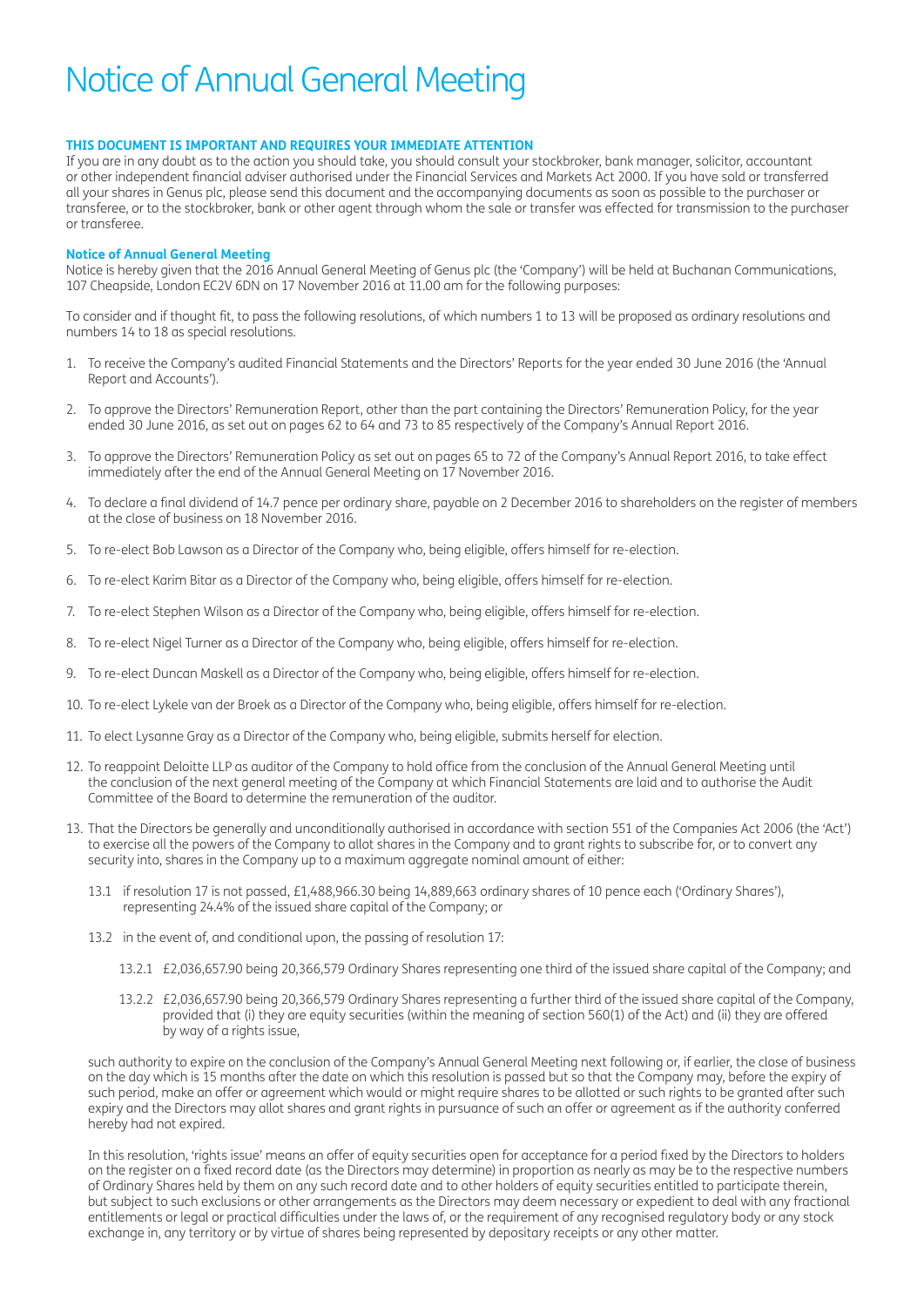- 14. That subject to and conditional on the passing of resolution 13, the Directors be empowered, pursuant to sections 570 and 573 of the Act, to allot equity securities (within the meaning of section 560 of the Act) for cash pursuant to the authority conferred by resolution 13 or by way of a sale of treasury shares as if section 561(1) of the Act did not apply to any such allotment, provided that this power shall be limited to the allotment of equity securities:
	- 14.1 in connection with an offer of securities (but in the case of the authority granted under paragraph 13.2.2 of resolution 13 above an offer of such securities by way of rights issue only); and
	- 14.2 otherwise than pursuant to sub-paragraph 14.1 above, up to an aggregate nominal amount of £305,498.68 being 3,054,986 Ordinary Shares representing not more than 5% of the issued share capital of the Company as at 5 October 2016 (being the latest practicable date before publication of this Notice),

and shall expire upon the expiry of the general authority conferred by resolution 13 above, save that the Company may, before such expiry, make an offer or agreement which would or might require equity securities to be allotted after such expiry and the Directors may allot equity securities in pursuance of any such offer or agreement as if the power had not expired.

In this resolution, 'rights issue' has the same meaning as given in resolution 13.

- 15. That subject to and conditional on the passing of resolution 13, the Directors be authorised in addition to any authority granted under resolution 14 to allot equity securities (within the meaning of section 560 of the Act) for cash pursuant to the authority conferred by resolution 13 or by way of a sale of treasury shares as if section 561(1) of the Act did not apply to any such allotment or sale, provided that this power shall be:
	- 15.1 limited to the allotment of equity securities up to an aggregate nominal amount of £305.498.68 representing not more than 5% of the issued share capital of the Company as at 5 October 2016 (being the latest practicable date before publication of this Notice); and
	- 15.2 used only for the purposes of financing (or refinancing, if the authority is to be used within six months after the original transaction) a transaction which the Directors of the Company determine to be an acquisition or other capital investment of a kind contemplated by the Statement of Principles on Disapplying Pre-Emption Rights most recently published by the Pre-Emption Group prior to the date of this Notice,

and shall expire upon the expiry of the general authority conferred by resolution 13 above, save that the Company may, before such expiry, make an offer or agreement which would, or might, require equity securities to be allotted after such expiry and the Directors may allot equity securities in pursuance of any such offer or agreement as if the power had not expired.

- 16. That the Company be generally and unconditionally authorised to make market purchases (within the meaning of section 693(4) of the Act) of Ordinary Shares on such terms and in such manner as the Directors think fit provided that:
	- 16.1 the maximum aggregate number of Ordinary Shares hereby authorised to be purchased is 6,109,973 (representing 10% of the Company's issued ordinary share capital as at 5 October 2016, being the latest practicable date before publication of this Notice);
	- 16.2 the minimum price, exclusive of any expenses, which may be paid for an Ordinary Share is 10 pence;
	- 16.3 the maximum price, exclusive of any expenses, which may be paid for an Ordinary Share is an amount equal to the higher of: (a) 105% of the average of the middle market quotations for an Ordinary Share, as derived from the London Stock Exchange Daily Official List, for the five business days immediately before the day on which such share is contracted to be purchased; and (b) the higher of the price of the last independent trade and the highest current independent bid for an Ordinary Share in the Company on the trading venues where the market purchases by the Company pursuant to the authority conferred by this resolution 16 will be carried out; and
	- 16.4 the authority conferred by this resolution shall expire on the conclusion of the Company's Annual General Meeting next following or the close of business on the day which is 15 months after the date of its passing (whichever occurs first) unless previously renewed, varied or revoked by the Company in general meeting, except that the Company may, before such expiry, enter into a contract for the purchase of Ordinary Shares under the authority hereby conferred prior to the expiry of such authority, which will or may be completed by or executed wholly or partly after the expiration of this authority, and may purchase its Ordinary Shares in pursuance of any such contract.
- 17. That:
	- 17.1 the current Articles of the Company ('Current Articles') be amended by deleting all the provisions formerly in the Company's Memorandum of Association ('Memorandum') which, by virtue of section 28 of the Act, are treated as provisions of the Company's Articles; and
	- 17.2 the Articles produced to the meeting and initialled by the Chairman of the meeting for the purpose of identification be adopted as the new Articles (the 'New Articles') of the Company in substitution for, and to the exclusion of, the Current Articles.
- 18. That a General Meeting, other than an Annual General Meeting, may be called on not less than 14 clear days' notice and that such authority shall expire on the conclusion of the Company's Annual General Meeting next following.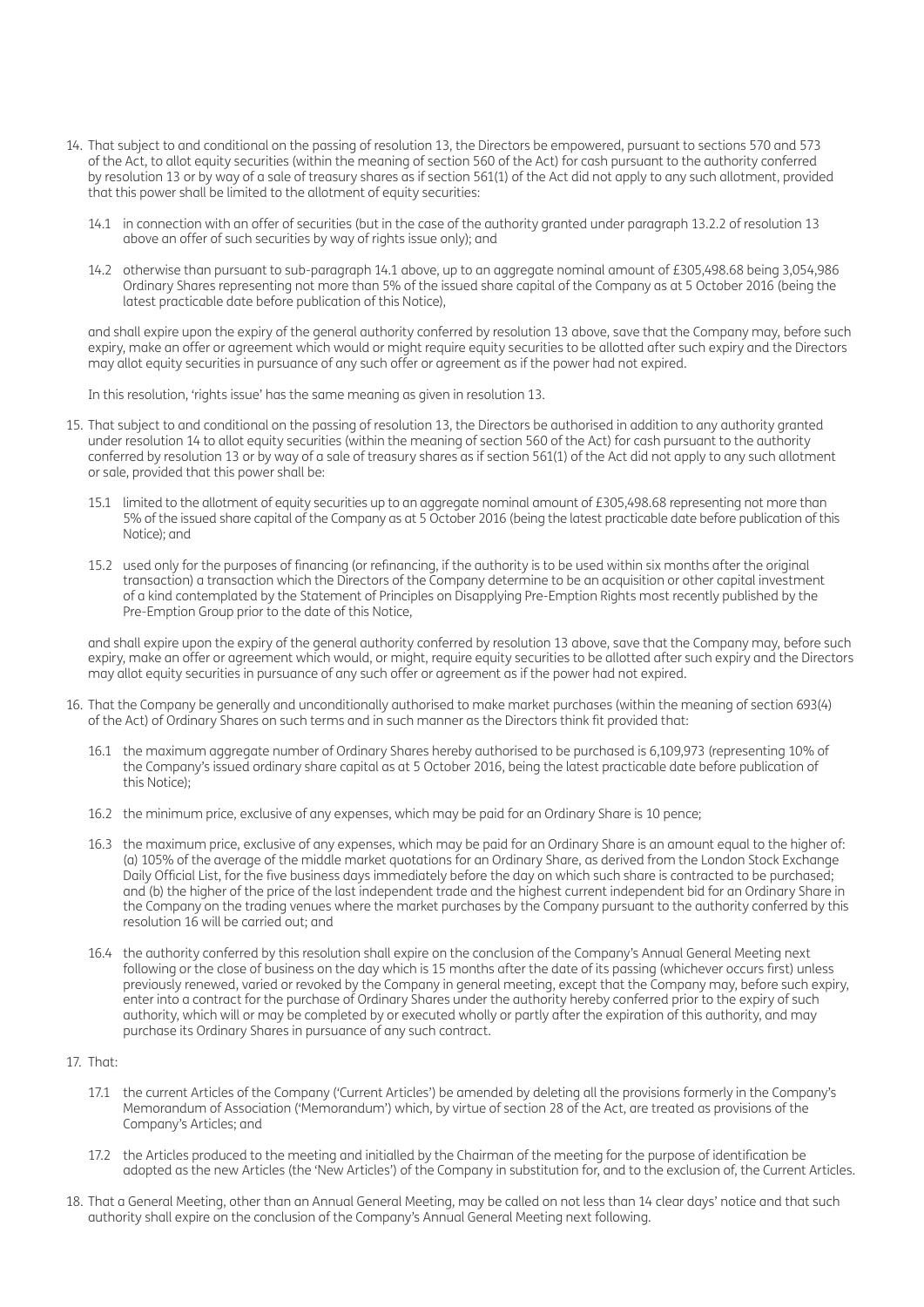The Directors consider that all the resolutions to be considered at the Annual General Meeting are in the best interests of the Company and its members as a whole and are therefore likely to promote the success of the Company for the benefit of its members as a whole. The Directors unanimously recommend that you vote in favour of all the proposed resolutions as they intend to do in respect of their own beneficial holdings which amount in aggregate to 112,841 shares representing approximately 0.185% of the existing issued ordinary share capital of the Company.

By order of the Board Registered office: Matrix House Basing View Basingstoke RG21 4DZ Registered in England and Wales with number 02972325

auer Harte

**Dan Hartley Group General Counsel & Company Secretary**  5 October 2016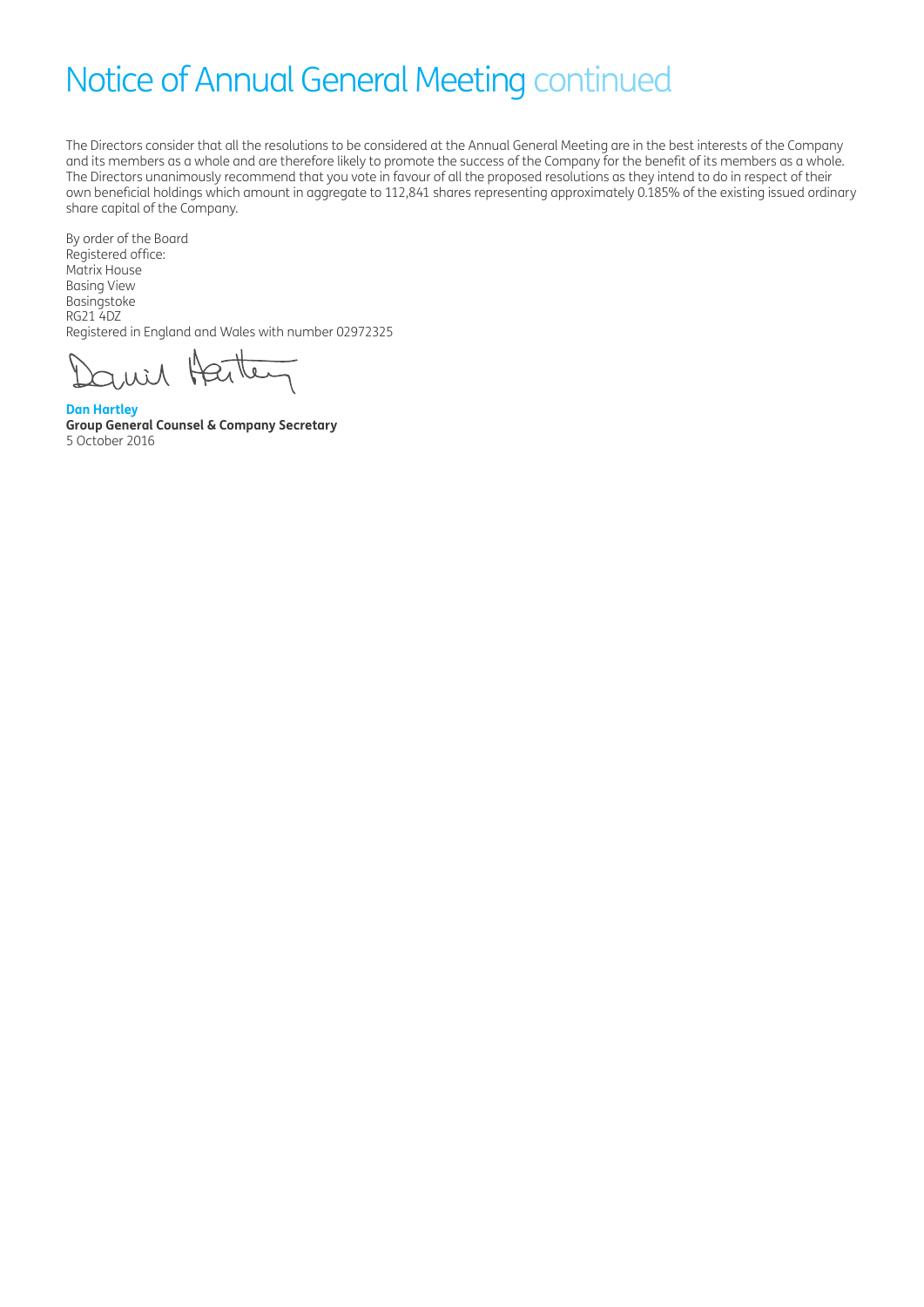## **Explanatory Notes**

This section contains an explanation of each of the resolutions to be put to the Annual General Meeting. Resolutions 1 to 13 are ordinary resolutions requiring the approval of a simple majority of shareholders present (in person or by proxy) and voting at the Annual General Meeting. Resolutions 14 to 18 are special resolutions requiring the approval of 75% of shareholders present (in person or by proxy) and voting at the Annual General Meeting.

### **Resolution 1 – To Receive the Annual Report and Accounts**

The Chairman will present the Annual Report and Accounts to the AGM.

## **Resolution 2 and 3 – Approval of (i) the Directors' Remuneration Report; and (ii) the Directors' Remuneration Policy**

The Company is required to offer an annual advisory vote on the implementation of the Company's existing remuneration policy in terms of the payments and share awards made to Directors during the year (the 'Director's Remuneration Report') and a separate binding vote on the Company's forward looking remuneration policy (the 'Directors' Remuneration Policy') at least once every three years, or earlier if a change is made to the Directors' Remuneration Policy, or if the advisory vote is not passed by shareholders.

Resolution 2 seeks shareholder approval for the Directors' Remuneration Report (other than the part containing the Directors' Remuneration Policy) as set out on pages 62 to 64 and 73 to 85 respectively of the Company's Annual Report 2016. The Directors' Remuneration Report gives details of the Directors' remuneration for the year ended 30 June 2016. The report also includes details of the Remuneration Committee's representations and activities. The Company's auditor Deloitte LLP has audited those parts of the Directors' Remuneration Report which are required to be audited and their report is issued in the Company's Annual Report 2016.

Resolution 3 seeks shareholder approval for the Directors' Remuneration Policy given the changes made to it as outlined in the letter from the Chairman of the Remuneration Committee within the Directors' Remuneration Report (the 'Revised Policy'). The Revised Policy is contained in pages 65 to 72 of the Company's Annual Report 2016. The Revised Policy is designed to ensure that reward is aligned with the business strategy. The Revised Policy provides greater flexibility to recognise very significant biotechnology and strategic Company milestones and the ability to recognise and retain key individuals in order to maximise the Company's long-term performance and shareholder value.

Subject to such approval, the proposed effective date of the Directors' Remuneration Policy is 17 November 2016, being the date of the Annual General Meeting, and all payments from that date by the Company to the Directors and any former Directors must be made in accordance with such policy if approved (unless a payment has been separately approved by a shareholder resolution).

If the Directors' Remuneration Policy is not approved for any reason, the Company will, if and to the extent permitted by the Act, continue to make payments to Directors in accordance with the existing Remuneration Policy.

#### **Resolution 4 – Final Dividend**

Final dividends must be approved by shareholders but must not exceed the amount recommended by Directors. If the meeting approves the final dividend it will be paid out in accordance with resolution 4. An interim dividend of 6.7 pence per ordinary share was paid on 30 March 2016 to shareholders on the register at 4 March 2016.

## **Resolutions 5 to 11 – Re-election/Election of Directors**

In accordance with provisions of the UK Corporate Governance Code, all Directors of the Company are required to offer themselves for annual re-election. This is the first meeting at which Lysanne Gray stands for election. Biographies of all of the current Directors can be found on pages 46 and 47 of the Company's Annual Report 2016. The Board has confirmed, following a performance review, that all Directors standing for re-election continue to perform effectively and demonstrate commitment to their roles. The Board has considered whether each of the independent Non-Executive Directors is free from any relationship that could materially interfere with the exercise of his or her independent judgement and has determined that each continues to be considered to be independent.

Mike Buzzacott is retiring from the Board at the end of this year's Annual General Meeting and is not seeking re-election. The whole of the Board would like to thank Mike for his hard work and dedication to the Company over the years.

## **Resolution 12 – Appointment of Auditor and Auditor's Remuneration**

The Company is required to appoint an auditor at each general meeting at which accounts are presented, to hold office until the end of the next such meeting. Following the conclusion of an external audit tender carried out in compliance with the UK Corporate Governance Code in the year ended 30 June 2016, this resolution is recommended by the Audit Committee and proposes the reappointment of the Company's existing auditor, Deloitte LLP and gives authority to the Audit Committee to agree the auditor's remuneration.

## **Resolution 13 – Authority to Allot Shares**

Resolution 13 is proposed as an ordinary resolution and seeks the approval of shareholders, in accordance with section 551 of the Act, to authorise the Directors to allot Ordinary Shares for a period as stated in resolution 13. Resolution 13 provides for two alternatives dependant on whether resolution 17 is passed or not.

The existing Articles limit the number of Ordinary Shares which can be allotted by the Company to a maximum of 14,889,663 (as set out in resolution 13.1). If resolution 17 is passed, and the New Articles are adopted by the Company, this limitation will no longer apply.

In the event that resolution 17 is passed, the Company is, in accordance with institutional guidelines, seeking the authority to allot shares representing up to two-thirds of the Company's issued share capital, provided that any amount in excess of one-third of the Company's issued share capital is only used to allot shares pursuant to a fully pre-emptive rights issue.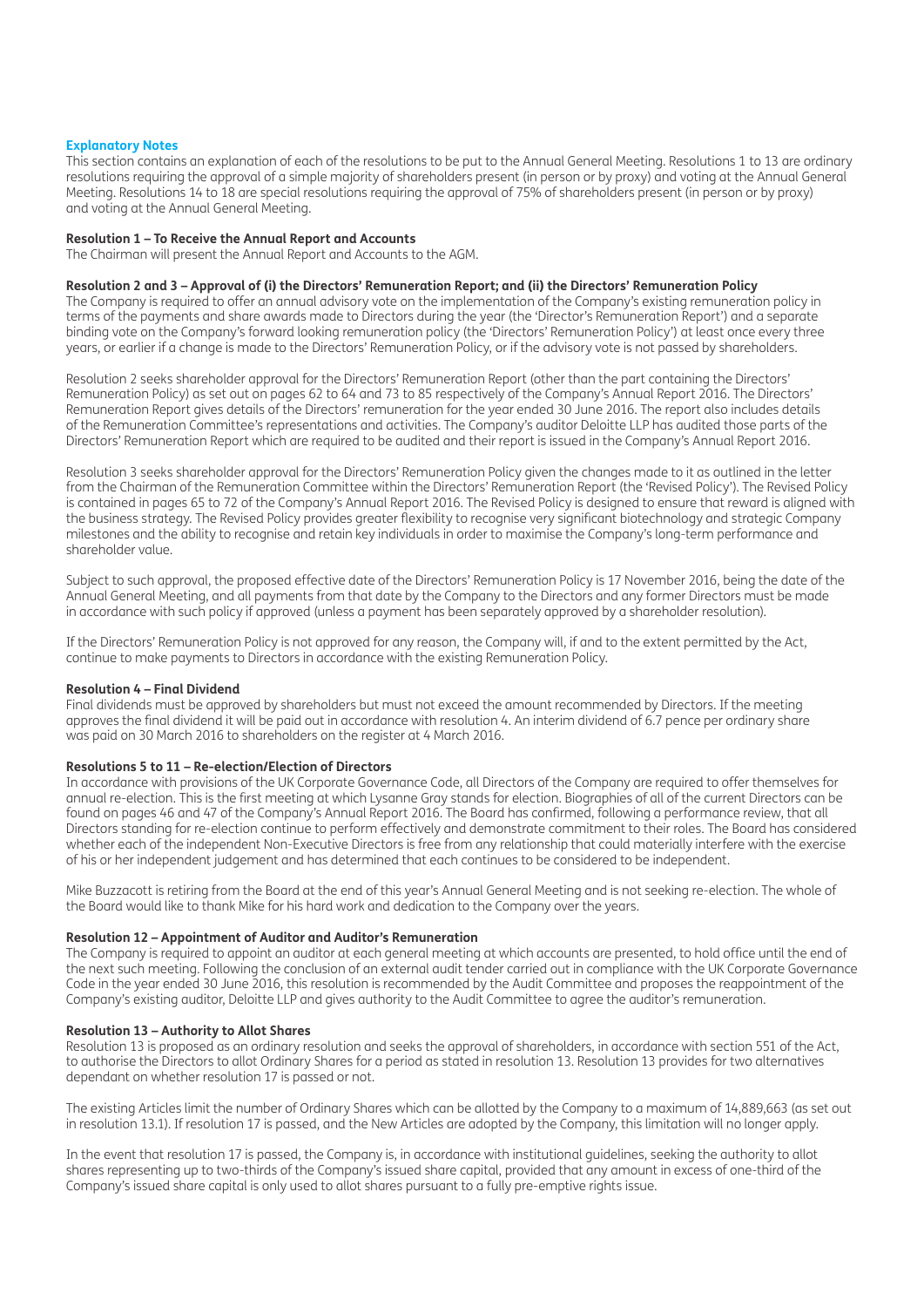In light of the Investment Association guidelines, the Board considers it appropriate that Directors be granted authority to allot shares in the capital of the Company up to a maximum nominal amount of £4,073,315.80 representing two-thirds of the Company's issued ordinary share capital as at 5 October 2016 (the latest practicable date prior to publication of this document). If the Company wishes to allot more than a nominal amount of £2,036,657.90 (representing one-third of the Company's issued ordinary share capital) then any additional amount can only be allotted pursuant to a rights issue.

The Directors have no current intention to exercise this authority (other than in relation to the Company's employee share schemes) and intend to comply with the guidance issued by the Investment Association. However, if the Directors do exercise this authority, the Directors intend to follow emerging best practice as regards to its use. As at the date of this Notice, no shares are held by the Company in treasury.

## **Resolutions 14 and 15 – Disapplication of Pre-emption Rights**

Resolutions 14 and 15 are special resolutions and give the Directors authority to allot ordinary shares in the capital of the Company pursuant to the authority granted under resolution 13 above for cash without complying with the pre-emption rights in the Act in certain circumstances.

Resolution 14 will permit the Directors to allot:

- (a) equity securities up to a nominal amount of £4,073,315.80, representing two-thirds of the Company's issued share capital as at 5 October 2016 (the latest practicable date prior to publication of this document) on an offer to existing shareholders on a pre-emptive basis (that is including a rights issue or an open offer), with one-third being available only in connection with a rights issue (in each case subject to any adjustments, such as for fractional entitlements and overseas shareholders, as the Directors see fit); and
- (b) equity securities up to a maximum nominal value of £305,498.68, representing approximately 5% of the issued ordinary share capital of the Company as at 5 October 2016 (the latest practicable date prior to publication of this document) otherwise than in connection with a pre-emptive offer to existing shareholders.

Resolution 15 is being proposed as a separate resolution to authorise the Directors to allot a further 5% of the issued ordinary share capital of the Company (as at 5 October 2016, being the latest practicable date prior to publication of this notice) otherwise than in connection with a pre-emptive offer to existing shareholders for the purposes of financing a transaction (or refinancing within six months of the transaction) which the Directors determine to be an acquisition or other capital investment contemplated by the Pre-emption Group's Statement of Principles (the "Pre-Emption Group Principles").

The Pre-Emption Group Principles were revised in March 2015 to allow the authority for an issue of shares for cash otherwise than in connection with a pre-emptive offer to be increased from 5% to 10% of the Company's issued share capital, provided that the Company confirms that it intends to use the additional 5% authority only in connection with an acquisition or specified capital investment which is announced contemporaneously with the issue or which has taken place in the preceding six-month period and is disclosed in the announcement of the issue (a 'Relevant Acquisition or Specified Capital Investment'). The Directors believe that it is appropriate to seek this additional 5% authority in resolution 15 to give the Company the flexibility that this resolution affords. In line with Pre-Emption Group 2016 guidance, the annual disapplication of pre-emption rights is being proposed as two separate resolutions.

The Board intends to adhere to the provisions in the revised Pre-Emption Group's Statement of Principles and to not allot shares for cash on a non pre-emptive basis in excess of an amount equal to 7.5% of the total issued ordinary share capital of the Company (excluding treasury shares) within a rolling three-year period, without prior consultation with shareholders.

The authority contained in resolutions 14 and 15 will expire upon the expiry of the authority to allot shares conferred in resolution 13 (that is at the end of the next Annual General Meeting of the Company or, if earlier, on the close of business on the day which is 15 months from the date of these resolutions). The Directors' existing authority expires at the forthcoming Annual General Meeting.

#### **Resolution 16 – Authority to Purchase Own Shares**

Resolution 16, which will be proposed as a special resolution, seeks authority for the Company to purchase up to 10% of its Ordinary Shares at, or between, the minimum and maximum prices specified in this resolution. This power would be used only after careful consideration by the Directors, having taken into account market conditions prevailing at that time, the investment needs of the Company, its opportunities for expansion and its overall financial position. The Directors would exercise the authority to purchase Ordinary Shares only if they considered it to be in the best interests of shareholders as a whole and if the purchase could be reasonably expected to result in an increase in earnings per share.

Under the Act, the Company is allowed to hold its own shares in treasury following a purchase of its own shares, instead of cancelling them. Such shares may be resold for cash or used to satisfy share options and share awards under the Company's share incentive schemes but all rights attaching to them, including voting rights and any right to receive dividends, are suspended whilst they are held in treasury. If the Directors exercise the authority conferred by resolution 16, the Company will have the option of holding repurchased shares in treasury.

If resolution 16 is passed at the Annual General Meeting, it is the Company's current intention to hold in treasury all of the shares it may purchase pursuant to the authority granted to it. However, in order to respond properly to the Company's capital requirements and prevailing market conditions, the Directors will reassess at the time of any and each actual purchase whether to hold the shares in treasury or cancel them, provided it is permitted to do so. As at the date of this Notice, no shares are held by the Company in treasury.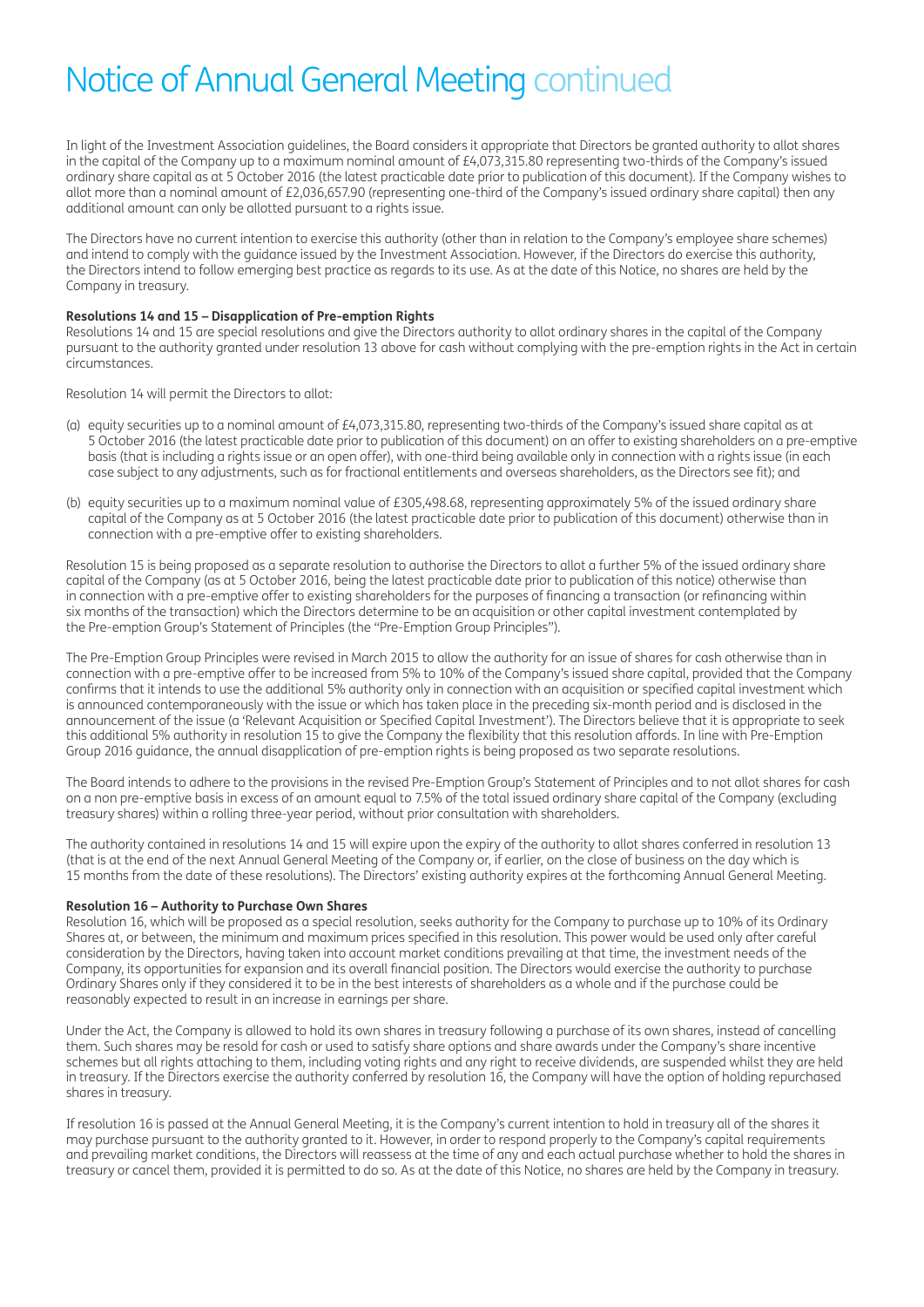At 5 October 2016 (the latest practicable date prior to the publication of this document), options were outstanding to subscribe for 1,833,739 Ordinary Shares, representing 3% of the issued share capital at that date. If the full authority to purchase such shares (existing and sought) was exercised, they would represent 3.3% of the Company's issued share capital as at that date (assuming there have been no other changes to issued share capital in the meantime). The authority sought at the Annual General Meeting will expire at the conclusion of the Annual General Meeting next following, or the close of business on the day which is 15 months from the date of this resolution (whichever is earlier).

### **Resolution 17– Adoption of New Articles**

Resolution 17, which will be proposed as a special resolution, seeks shareholder approval for the Company to adopt New Articles at the 2016 Annual General Meeting, principally in order to reflect developments in practice and legislation, and to provide clarification and additional flexibility. The Company's Current Articles were adopted in 2008.

The first part of the resolution deals with the changes to the Company's Articles to reflect the Act provisions relating to the Company's Memorandum and share capital. Under section 28 of the Act, all provisions of the Company's Memorandum existing at 1 October 2009, including the objects clause, are deemed to now form part of the Company's Articles. It is not necessary under the Act for a company to set out its objects. The Act provides that, unless the articles state otherwise, a company's objects will be unrestricted.

The other key provision of the Memorandum which is deemed to form part of the Company's Articles is the provision relating to authorised share capital. The Act removed the requirement for a company to place limits on its authorised share capital.

By adopting the New Articles which do not contain the objects clause or the authorised share capital statement, the Company will, in accordance with market practice for listed companies, remove from its Articles these provisions, which were deemed to form part of the Company's Articles under section 28 of the Act. This means that the Company's objects will be unrestricted and the Company can, in accordance with institutional investor guidelines, seek an authority at each AGM for the directors to allot new shares without any limitation in its Articles of Association.

The other principal changes being proposed in the New Articles are summarised in Appendix 1 starting on page 162 of this document. Other changes, which are of a minor, technical or clarifying nature, have not been noted.

A copy of the Current Articles and the proposed New Articles that reflect these amendments will be available for inspection during normal business hours (Saturdays, Sundays and public holidays excepted) at the offices of the Company (with address Matrix House, Basing View, Basingstoke, Hampshire, RG21 4DZ) up until the close of the meeting. Copies will also be available at the offices of Buchanan Communications, 107 Cheapside, London, EC2V 6DN on the morning of the meeting from 9.00 am until its conclusion.

A copy of the Current Articles and the proposed New Articles can also be found in the Investors section of the Company's website at www.genusplc.com

## **Resolution 18 – Notice Period for General Meetings**

Resolution 18, which will be proposed as a special resolution, seeks the approval of shareholders to reduce to 14 clear days the notice period required for a general meeting. The notice period required for general meetings (other than Annual General Meetings) for listed companies is 21 days but the Company may provide a shorter notice period of 14 clear days provided two conditions are met. The first condition is that the Company offers a facility for shareholders to vote by electronic means. This condition is met if the Company offers a facility, accessible to all shareholders, to appoint a proxy by means of a website. The second condition is that there is an annual resolution of shareholders approving the reduction of the minimum notice period from 21 days to 14 days. Annual General Meetings will continue to be held on at least 21 clear days' notice. It is intended that the shorter notice period would not be used as a matter of routine for general meetings but only where the flexibility is merited by the business of the meeting and is thought to be in the interests of the shareholders as a whole.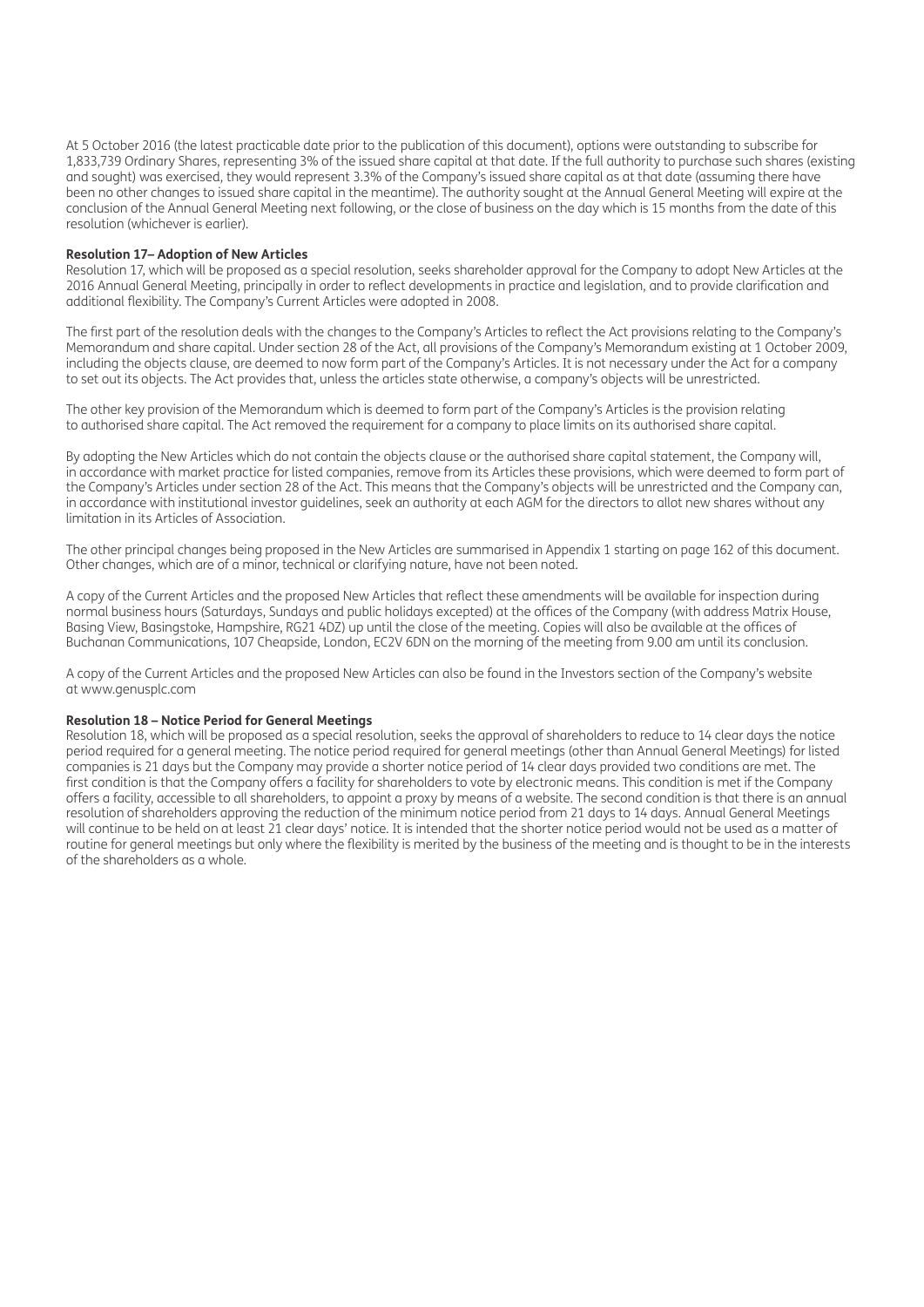# **APPENDIX 1**

## **SUMMARY OF THE PRINCIPAL CHANGES TO THE COMPANY'S ARTICLES OF ASSOCIATION**

Under resolution 17, the Company is proposing to adopt the New Articles. Set out below is a summary of the principal changes made to the Current Articles, which are in addition to those set out in the explanatory notes for resolution 17 on page 161. The New Articles also include some other minor modernising and clarificatory amendments which are not detailed below. Article references below are to the New Articles.

## **Disclosure of Interests (Article 38)**

The New Articles include changes in relation to the powers of the Company regarding notices served under Section 793 of the Act that require the disclosure of details of interests in shares in the Company. If there is a default in complying with a notice, the new powers allow the Company to require shares held in uncertificated form to be converted into certificated shares. The definition of what constitutes a default in supplying the information requested by the Company is stated in the New Articles to include the Company knowing, or having reasonable cause to believe, that the information provided is false or materially incorrect.

### **Untraced shareholders (Article 39)**

As under the Current Articles, the Company may sell the shares of shareholders who have been untraced for a period of 12 years or more and use the proceeds of that sale for the purposes of its business. The former shareholder must currently be listed as a creditor in its accounts, so that they may subsequently claim the proceeds at any time. The New Articles treat the proceeds of such a sale as forfeited by the former shareholder, who will only be listed as a creditor for three years, after which they have no further right to claim the proceeds. Under the Current Articles, the Company is required to provide notice to untraced shareholders of its intention to sell their shares by way of an advertisement in a national newspaper and in a local newspaper. Under the New Articles, the Company must instead send a notice to the last registered address of the shareholder and use reasonable steps to trace the shareholder including, if appropriate, using a tracing agent.

## **Notice of general meetings (Articles 41, 42 and 43)**

A number of technical amendments have been made to the provisions relating to calling and attending shareholder meetings to bring these in line with best practice.

Under the New Articles, if there are not sufficient Directors to form a quorum in order to call a general meeting, any shareholder may call a general meeting (there is no equivalent provision under the Current Articles).

Under the Current Articles, accidental failure to provide notice of a meeting to a shareholder or the non-receipt of a notice of a meeting by a shareholder will not invalidate the meeting. The New Articles clarify that, in addition, a failure to give notice due to circumstances outside the Company's control will not invalidate the meeting. This is designed to cover a postal strike or other similar situations.

## **Quorum (Articles 44 and 45)**

The quorum for a general meeting under the Current Articles is three persons entitled to attend and vote, each being a shareholder present in person or by proxy or a corporate representative of a shareholder (and attending within 15 minutes of the time set for the meeting). Article 44 of the New Articles states that two persons (attending within 30 minutes) can constitute a quorum and makes it clear that two persons who are proxies for the same shareholder, or representatives of the same body corporate, can constitute a quorum for a general meeting.

## **Amendments to resolutions (Article 54)**

If written notice is received of a proposed amendment to an ordinary resolution, the New Articles impose an additional condition to such amendment being accepted – that the proposed amendment does not, in the reasonable opinion of the Chairman of the meeting, materially alter the scope of the resolution. The New Articles state that only the Chairman of the meeting may propose an amendment to correct a clear error in a special resolution.

#### **Demand for a Poll (Article 56)**

The New Articles give a majority of the Directors present at the meeting the right to demand a poll as well as the Chairman of the meeting. The New Articles have also increased the minimum number of shareholders required to call a poll from three (as under the Current Articles) to five in order to bring this provision in line with the Act.

# **Voting rights (Articles 62 and 67)**

The New Articles clarify that: (i) on a show of hands, corporate representatives have the same rights as the corporation would be entitled to; (ii) a proxy may have more than one vote on a show of hands if they have been instructed by more than one shareholder on how to vote; and (iii) a shareholder, proxy or corporate representative entitled to more than one vote does not need to use all of their votes, or cast the votes they use, in the same way.

The New Articles also state that the Company is not bound to enquire whether a proxy or corporate representative is voting in accordance with their appointing shareholders' instructions.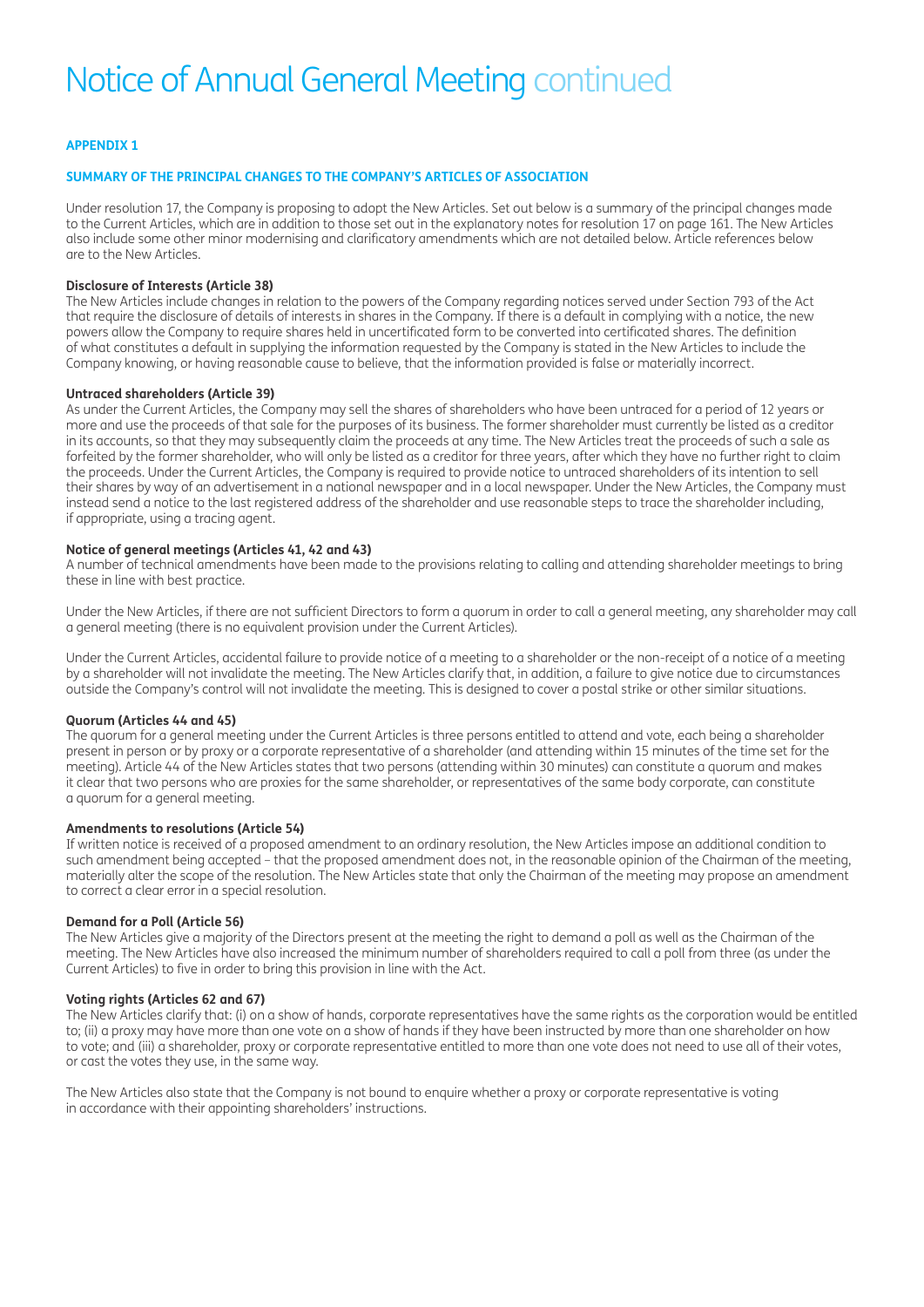### **Proxies (Articles 69 to 72)**

Various technical amendments have been made to the provisions relating to proxies.

The deadlines for receipt of termination of proxy authority have been brought into line with the deadlines for receipt of proxies. The New Articles also, in accordance with the Act, permit the Directors to determine whether non-working days should be taken into account for the calculation of the time periods for receipt of proxies.

### **Corporate representatives (Article 75)**

The New Articles expressly confirm that corporations who are shareholders of the Company have the right to appoint multiple corporate representatives and, in line with best practice, also allow the Company to require a corporate representative to produce a certified copy of the resolution appointment before permitting them to exercise their powers.

### **Number of Directors (Article 76)**

In line with normal practice, the New Articles lower the minimum number of Directors from three to two and do not prescribe a maximum number.

### **Annual retirement of Directors (Article 81)**

The New Articles do not contain any of the provisions in the Current Articles relating to retirement by rotation of Directors at annual general meetings. Instead, in order to reflect what happens in practice, and consistent with the UK Corporate Governance Code, the New Articles provide that all Directors will retire annually and be subject to election at annual general meetings (with the exception of a Director appointed between the notice of meeting being sent out by the Company and the meeting, who will retire at the first annual general meeting for which notice is given after their appointment).

## **Termination of a Director's appointment (Articles 84 and 85)**

The New Articles provide an additional means for shareholders to remove a Director by special resolution without the need to follow the special notice procedure set out in sections 168 and 169 of the Act. This is in addition to the statutory right in those sections for a shareholder to remove a Director by ordinary resolution and does not affect that right.

The New Articles provide that in the case of a Director who holds any executive office, he shall cease to be a Director if his executive appointment is terminated or expires and the Directors resolve that he should cease to be a Director. The New Articles do not include a provision which states that a Director's appointment may be terminated by a resolution of the Board in circumstances where the Director has been suffering mental ill health. This is in response to developments in mental health legislation and is in line with the removal of the equivalent provisions in the model articles for public companies.

#### **Borrowing powers (Article 93)**

The Board's borrowing power threshold remains at four times the amount of the Company's share capital and reserves. A number of technical amendments have been made to the borrowing powers in order to clarify how the constituent elements of the threshold are to be calculated. In particular: how the foreign currency calculation is carried out; allowing capital and reserves to be adjusted as the Directors may reasonably consider appropriate to reflect any change in the Group companies since the date of the last audited consolidated balance sheet of the Group and the inclusion of provisions on how any pension deficit or surplus should be treated. In line with best practice, the New Articles also remove the provision in the Current Articles which provide a thirty day grace period before there is a breach of the articles.

#### **Delegation to persons and Committees (Article 95)**

The New Articles follow a broader and simplified approach to delegation of powers by Directors, in line with the Act's model articles for public companies and other listed companies, allowing the Directors to delegate as they decide is appropriate.

### **Directors' remuneration (Article 96)**

Under the Current Articles, the Company may pay fees to the Directors of up to £250,000 in aggregate each year (or such higher figure as may be approved by ordinary resolution) and may also pay additional fees for any special or extra services (for example in relation to Committee membership). These fees are exclusive of any salary or other remuneration paid to Executive Directors as employees. The basic limit was set some years ago, and the Directors' fees are in any event now approved by shareholders as part of the Directors' remuneration policy. To provide greater flexibility the New Articles increase the reference to the basic annual aggregate amount to £650,000, and continue to allow for further payments for specific services. The Board has no current plans to change its approach to the fees paid to Non-Executive Directors and such fees must in any event be in accordance with the Directors' Remuneration Policy as approved from time to time by shareholders.

#### **Other interests and offices (Articles 100 and 101)**

If a Director is interested in a transaction or is an officer of or employed by or interested in a body corporate in which the Company is interested, provided that he has disclosed his interest, the New Articles confirm that such interests, offices or employment will not infringe the duty in relation to conflicts as codified in the Act. The New Articles also contain standard exemptions from disclosure in relation to directorships of other companies in the Group.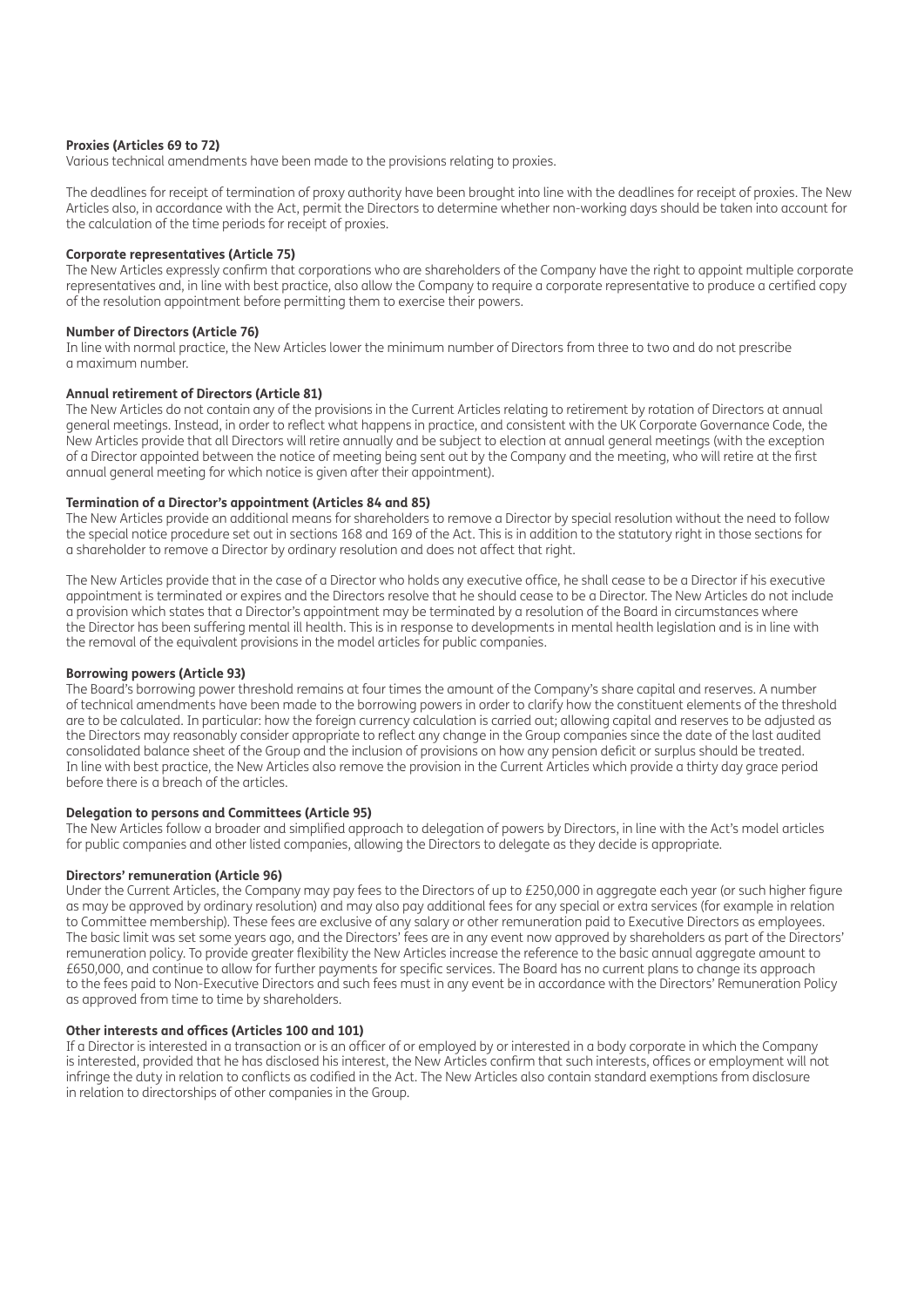## **Dividend payment procedure and unclaimed payments (Articles 114 to 117)**

Although the Current Articles permit the payment of dividends by electronic means, the New Articles allow the Directors to determine how dividends are paid to shareholders, which method shall be the default method for paying dividends and whether shareholders may (or may not) make an election for a distribution channel other than the default. The Board has no current plans to change the payment arrangements but it is important that the Company is able to cater for new developments and changes in practice, including considering the efficiency and costs saving that would flow from a change to electronic only payment.

The New Articles provide that if the Company sells the shares of an untraced shareholder, then any dividend or other money unclaimed in respect of those shares will be forfeited after a period of three years.

## **Scrip dividends (Article 118)**

The New Articles state that a resolution to authorise a scrip dividend can only be for a maximum three-year period, instead of the current five-year period. This amendment has been made to bring the New Articles in line with new institutional investor guidance. In addition, certain changes have been made for clarification in relation to the process for electing to receive scrip dividends.

## **Notices and other communications (Articles 122, 125, 126 and 129)**

The New Articles also cover the service of notice in the event of a postal strike; it has been amended to allow the Company in such circumstances to serve notices only on those shareholders who receive notices via electronic means, provided that, as before, the Company also puts an advert in two national newspapers and sends a confirmatory hard copy notice if the postal service is available again within seven days of the meeting.

In relation to notices, documents or information sent by the Company to a shareholder, which have been returned undelivered on three consecutive occasions, the New Articles provide that the shareholder will only be entitled to be sent further communications upon provision of a new postal or electronic address to the Company.

## **Destruction of documents (Article 138)**

The New Articles permit documents to be destroyed earlier than the relevant date authorised by the articles, provided that a copy of the document (whether made electronically, by microfilm, by digital imaging or by any other means) has been made which is not destroyed before that date.

# **Change of name (Article 139)**

Under the New Articles, in line with the Act, the Company is permitted to change its name by a resolution of the Directors in addition to by special resolution of the shareholders.

## **Power to indemnify Directors (Article 141)**

The provisions in the New Articles relating to the indemnification of Directors do not, unlike the Current Articles, set out the limitations of the Act in full but are still expressed to be subject to them. It is clarified that the provision also applies to directorships of all subsidiary companies.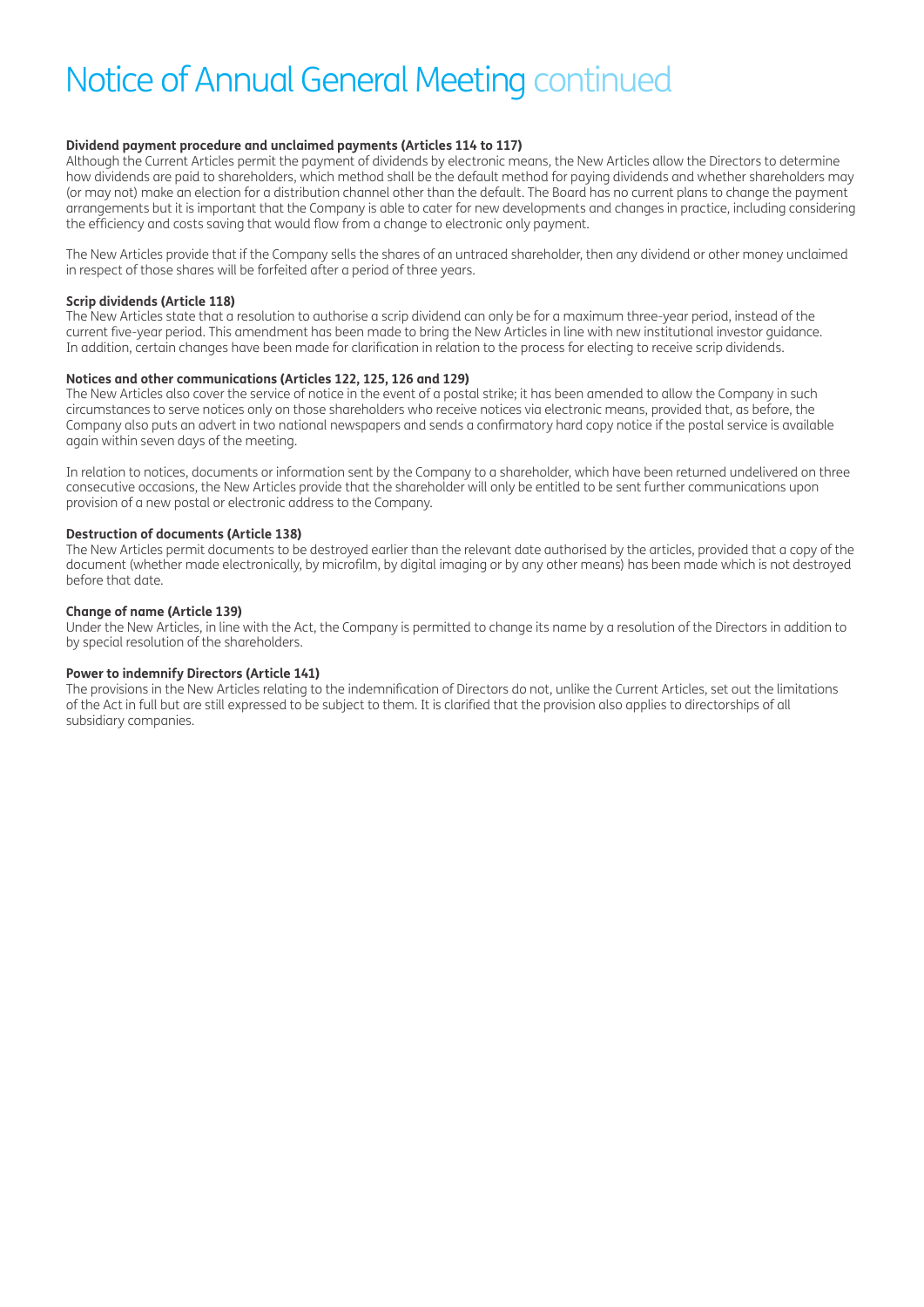### **General Notes**

This Notice is being sent to all members and to any person nominated by a member of the Company under section 146 of the Act to enjoy information rights. Information regarding the Annual General Meeting, including the information required by section 311A of the Act, is available from www.genusplc.com.

### **Proxies**

Members will find an attendance card and a form of proxy enclosed with this Notice. If you are attending the Annual General Meeting, you should bring the attendance card with you. Only holders of Ordinary Shares, or their duly appointed representatives, are entitled to attend, vote and speak at the Annual General Meeting. Any member so entitled may appoint one or more proxies to attend, speak and to vote instead of him or her. A proxy need not be a member of the Company but must attend the Annual General Meeting to represent you. Your proxy could be the Chairman, another Director of the Company or another person who has agreed to attend to represent you. Your proxy must vote as you instruct and must attend the meeting for your vote to be counted. Details of how to appoint one or more proxies are set out in the notes to the proxy form. A member may appoint more than one proxy provided each proxy is appointed to exercise rights attached to different shares. You may not appoint more than one proxy to exercise rights attached to any one share. A vote withheld is not a vote in law, which means that the vote will not be counted in the calculation of votes for or against the resolution. If no voting indication is given, your proxy will vote or abstain from voting at his or her discretion. Your proxy will vote (or abstain from voting) as he or she thinks fit in relation to any other matter which is put before the Annual General Meeting.

To be valid, a duly executed form of proxy for use at the Annual General Meeting together, if appropriate, with the power of attorney or other authority (if any) under which it is signed or a duly certified copy of such power or authority must be deposited at the offices of Equiniti Registrars, Freepost RTHJ-CLLL-KBKU, Equiniti, Aspect House, Spencer Road, LANCING, BN99 8LU at least 48 hours before the time appointed for holding the Annual General Meeting or any adjournment thereof. Alternatively, proxies may be appointed by having an appropriate CREST message transmitted, if you are a user of the CREST system (further details are below). In the case of a member which is a company, the proxy form must be executed under its common seal or signed on its behalf by an officer of the company or an attorney for the company.

To change your proxy instructions you may return a new proxy appointment using the methods set out above. Where you have appointed a proxy using the hard copy proxy form and would like to change the instructions using another hard copy proxy form, please contact Equiniti Limited, Aspect House, Spencer Road, Lancing BN99 6DA. The deadline for receipt of proxy appointments (see above) also applies in relation to amended instructions. Where two or more valid separate appointments of proxy are received in respect of the same share in respect of the same meeting, the one which is last sent shall be treated as replacing and revoking the other or others.

Completion and return of a form of proxy will not preclude shareholders from attending the Annual General Meeting and voting in person if they wish to do so.

The right to appoint a proxy does not apply to persons whose shares are held on their behalf by another person and who have been nominated to receive communications from the Company in accordance with section 146 of the Act ('nominated persons'). Nominated persons may have a right under an agreement with the registered member who holds shares on their behalf to be appointed (or to have someone else appointed) as a proxy. Alternatively, if nominated persons do not have such a right, or do not wish to exercise it, they may have a right under such an agreement to give instructions to the person holding the shares as to the exercise of voting rights.

# **Voting record date**

Pursuant to Regulation 41 of the Uncertificated Securities Regulations 2001, the time by which a person must be entered on the register of members of the Company in order to have the right to attend and vote at the Annual General Meeting is 6.30pm on 15 November 2016 (or if the Annual General Meeting is adjourned, members on the register of members not later than 6.30pm on the day that is two working days prior to the reconvened Annual General Meeting). Changes to entries on the register of members after the relevant time will be disregarded in determining the rights of any person to attend or vote at the Annual General Meeting.

## **Documents on display**

Copies of contracts of service and letters of appointment between the Directors and the Company and the New Articles will be available for inspection at the Registered Office of the Company during normal business hours until the conclusion of the Annual General Meeting, and at the place of the Annual General Meeting for at least 15 minutes prior to the Annual General Meeting until its conclusion.

#### **CREST**

CREST members who wish to appoint a proxy or proxies through the CREST electronic proxy appointment service may do so for this Annual General Meeting to be held on 17 November 2016 at 11.00am and any adjournment(s) thereof by using the procedures described in the CREST Manual found on the Euroclear website www.euroclear.com. CREST Personal Members or other CREST sponsored members, and those CREST members who have appointed a voting service provider(s), should refer to their CREST sponsor or voting service provider(s), who will be able to take the appropriate action on their behalf. In order for a proxy appointment or instruction made using the CREST service to be valid, the appropriate CREST message (a 'CREST Proxy Instruction') must be properly authenticated in accordance with Euroclear UK and Ireland Limited's specifications and must contain the information required for such instructions, as described in the CREST Manual. The message, regardless of whether it constitutes the appointment of a proxy or to an amendment to the instruction given to a previously appointed proxy must, in order to be valid, be transmitted so as to be received by the issuer's agent (ID RA19) by the latest time(s) for receipt of proxy appointments specified in this Notice of Annual General Meeting. For this purpose, the time of receipt will be taken to be the time (as determined by the timestamp applied to the message by the CREST Applications Host) from which the issuer's agent is able to retrieve the message by enquiry to CREST in the manner prescribed by CREST. After this time, any change of instructions to proxies appointed through CREST should be communicated to the appointee through other means.